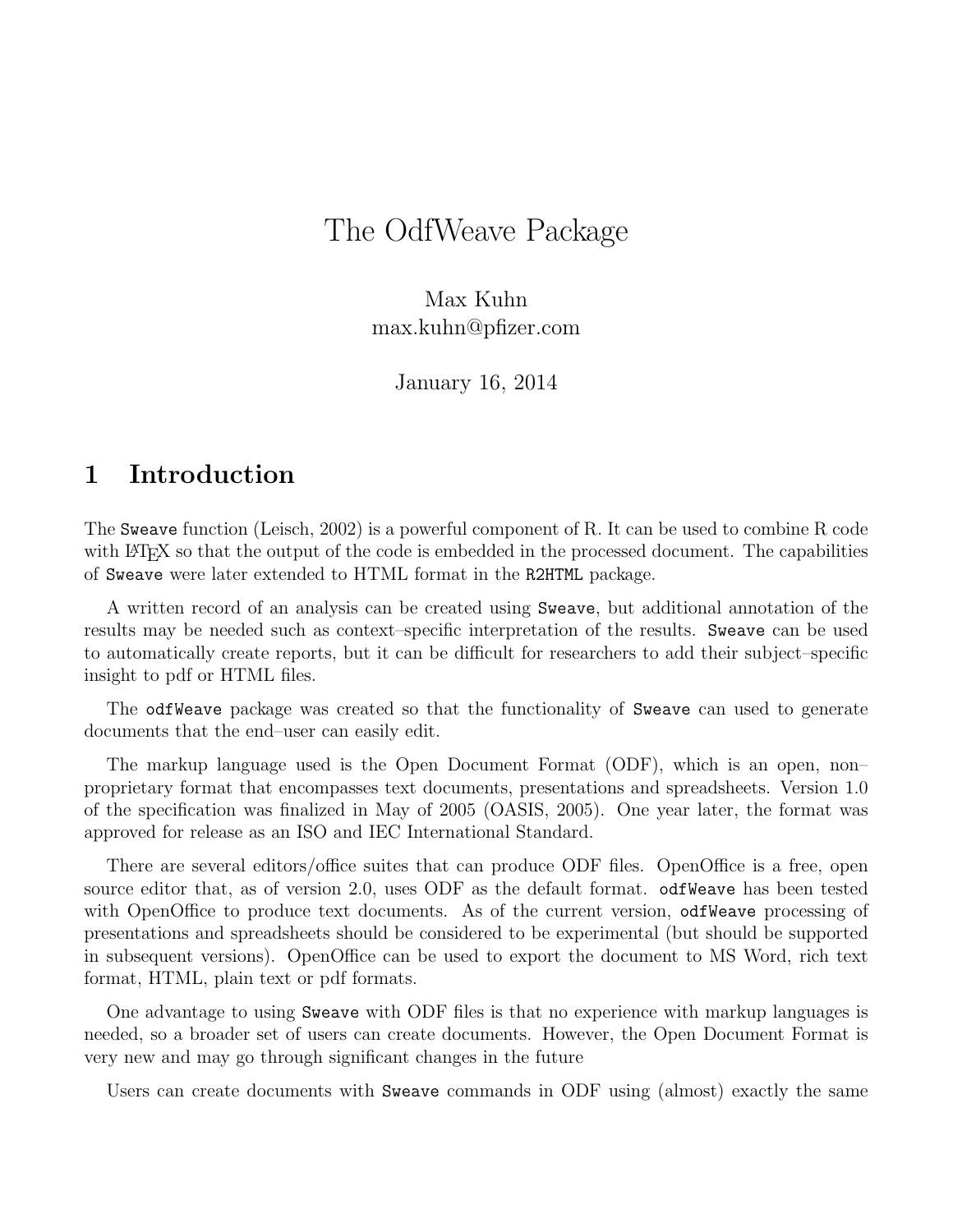format as required when using ET<sub>E</sub>X markup. A basic call to odfWeave looks like

odfWeave(inFile, outFile, workDir = odfTmpDir(), control = odfWeaveControl())

where inFile and outFile are the source and destination file names, workDir is a path where the files are processed and control is a control object that can be used to specify image formats and style specifications. The functionality of odfWeave is described in more detail later.

## 2 Requirements

To use odfWeave, the user must have a basic understanding of Sweave.

odfWeave requires files to be in the Open Document Format, version 1.0 or above. These can be generated by OpenOffice version 2.0 or above (see Section 3). The package also requires a utility to zip and unzip compressed files, such as  $\mathtt{unzip^1},$  $\mathtt{unzip^1},$  $\mathtt{unzip^1},$  Winzip or  $\mathtt{jar}.$ 

Also, by default, odfWeave tries to save images in png format. In Unix and Linux, a png device may not be available. There are three options if this is the case: enable the png device, using the bitmap device (which requires GhostScript) or specify an alternate image format.

### 3 The Open Document Format

The Open Document Format is a document format that encompasses text documents, spreadsheets, presentations and other types of files. The document extension depends on the document type: odt for text documents, odp for presentations and so on. Open Document Format files are compressed archives of several files and folders which can be decompressed using standard tools such as unzip, jar or WinZip. Some resources for the format are:

- The format specification (OASIS, 2005)
- "Introduction to the format internals" by David Carrera
- "OASIS OpenDocument Essentials Using OASIS OpenDocument XML" by J. David Eisenberg

A typical document will have a structure similar to:

<span id="page-1-0"></span><sup>&</sup>lt;sup>1</sup>a free utility available for many operating systems at <http://www.info-zip.org/>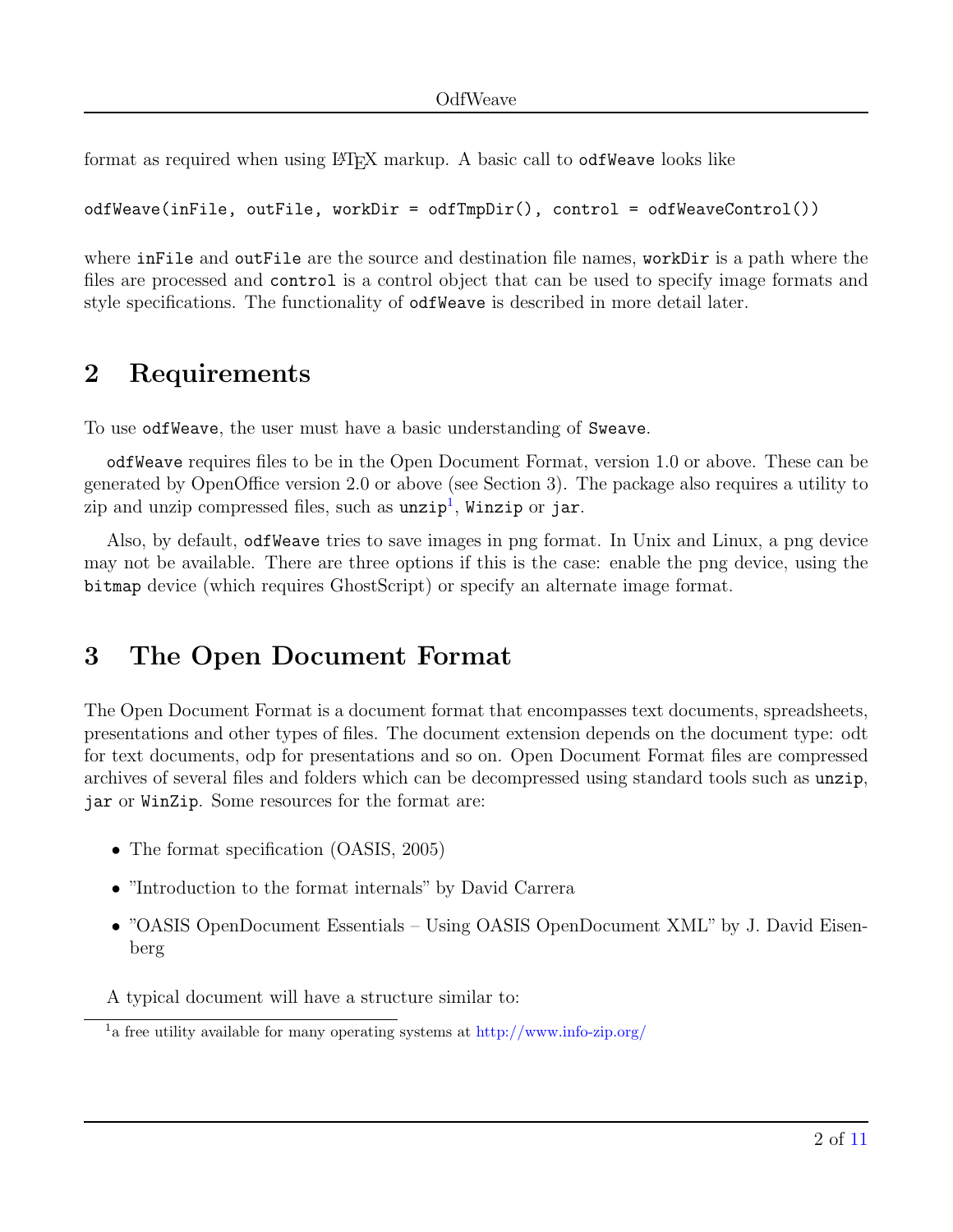Name  $--$ content.xml layout-cache META-INF/ META-INF/manifest.xml meta.xml mimetype Pictures/ Pictures/rplot.png settings.xml styles.xml Thumbnails/ Thumbnails/thumbnail.png

There are sub–directories in the archive:

- META-INF/ contains manifest.xml, which enumerates the entries in the compressed archive
- Pictures/ contains any image files that are included in the document.
- Thumbnails has images of the rendered document.

Additionally, the files contained in the compressed archive include:

- content.xml contains the content of the document (e.g. text paragraphs, tables, etc.)and some formatting.
- meta.xml contains summary information about the document, such as creation date, number of edits, document statistics (e.g. number of words, etc) and the identification of the application that generated the document.
- settings.xml lists the configuration of the document, such as the zoom when opened or printing options.
- styles.xml has formatting information for almost all of the elements in the document, such as fonts or table formatting.

Since ODF is based on XML, the underlying markup tends to be very verbose. For example, the in–line Sweave expression:

```
\Sexpr{paste(letters[1:5], collapse = ",")}
```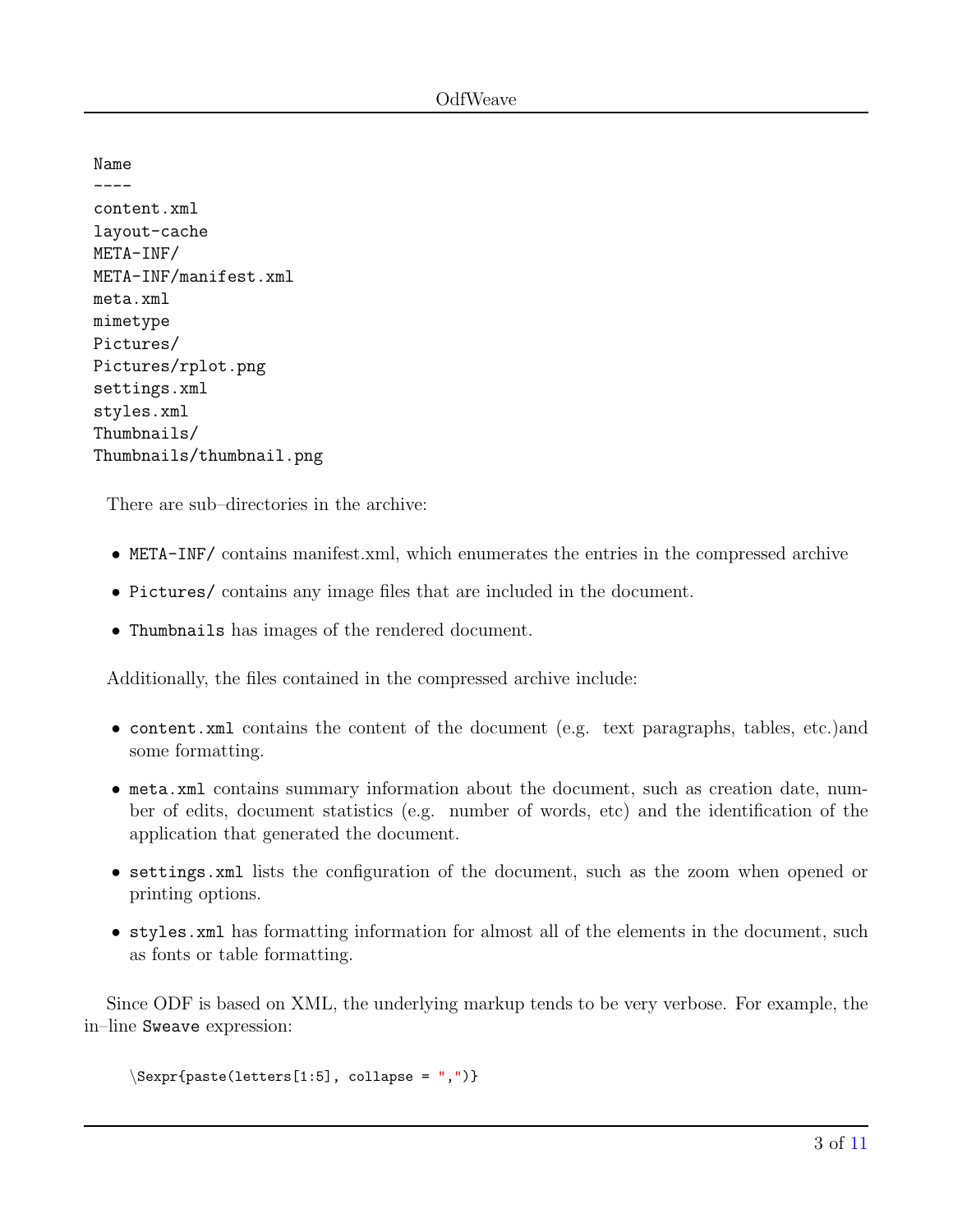produces the following markup in content.xml:

```
<text:p text:style-name="SomeStyleDef">
\text{Sexpr} \ = \text{gunct}(letters[1:5], \text{Surt}:s text:1:2" \< \text{collapse} = \text{gquot}; \text{gquot};)</text:p>
```
Code chunks yield similar formatting:

```
\blacksquarefigureTest2,fig = TRUE,echo=FALSE,results=hide\blacksquare=
library(lattice)
out <- densityplot( randomData, adjust = 1.5)
print(out)
```
The resulting markup in content.xml would look like:

```
\texttt{text:} p>\&1t; \&1t; figureTest2, fig = TRUE, echo=FALSE, results=hide \> gt; e</text: p>
<text:p>library(lattice)</text:p>
\text{#test:}p>out \text{#lt:} densityplot( randomData, adjust = 1.5)</text:p>
<text:p>print(out)</text:p>
<text:p>@</text:p>
```
A significant portion of the odfWeave code base is for pre–processing the XML files so that they can be passed to the Sweave function in conjunction with a custom ODF driver. All R code written in ODF documents will be encased in XML tags, which isn't an issue for in–line commands, but these must be stripped for code chunks. Also, several characters (" $>$ ", " $\lt$ ", " $\&$ ", single quotes and double quotes) are automatically converted to alternative representations (" $\>g$ t", " $\>u$ ", " $\>u$ ", " $\&$ apos" and " $\&$ quot"). Also, two or more consecutive spaces are represented using XML tags. One additional complication arises from the automatic character conversion features of some editors. For example, minus signs  $(\cdot\cdot\cdot\cdot)$  are sometimes converted to long dashes  $(\cdot\cdot\cdot\cdot)$ . These characters must be caught and converted before they are sent to the R parser.

Given the structure of an ODF file, odfWeave must decompress the file, pre–process the XML files, Sweave and then re–compress the archive.

### 4 Using odfWeave

The functionality of Sweave is mostly preserved in odfweave, such as weaving, hooks, figure environments, etc. Some functionality, such as writing output to separate files for each code chunk using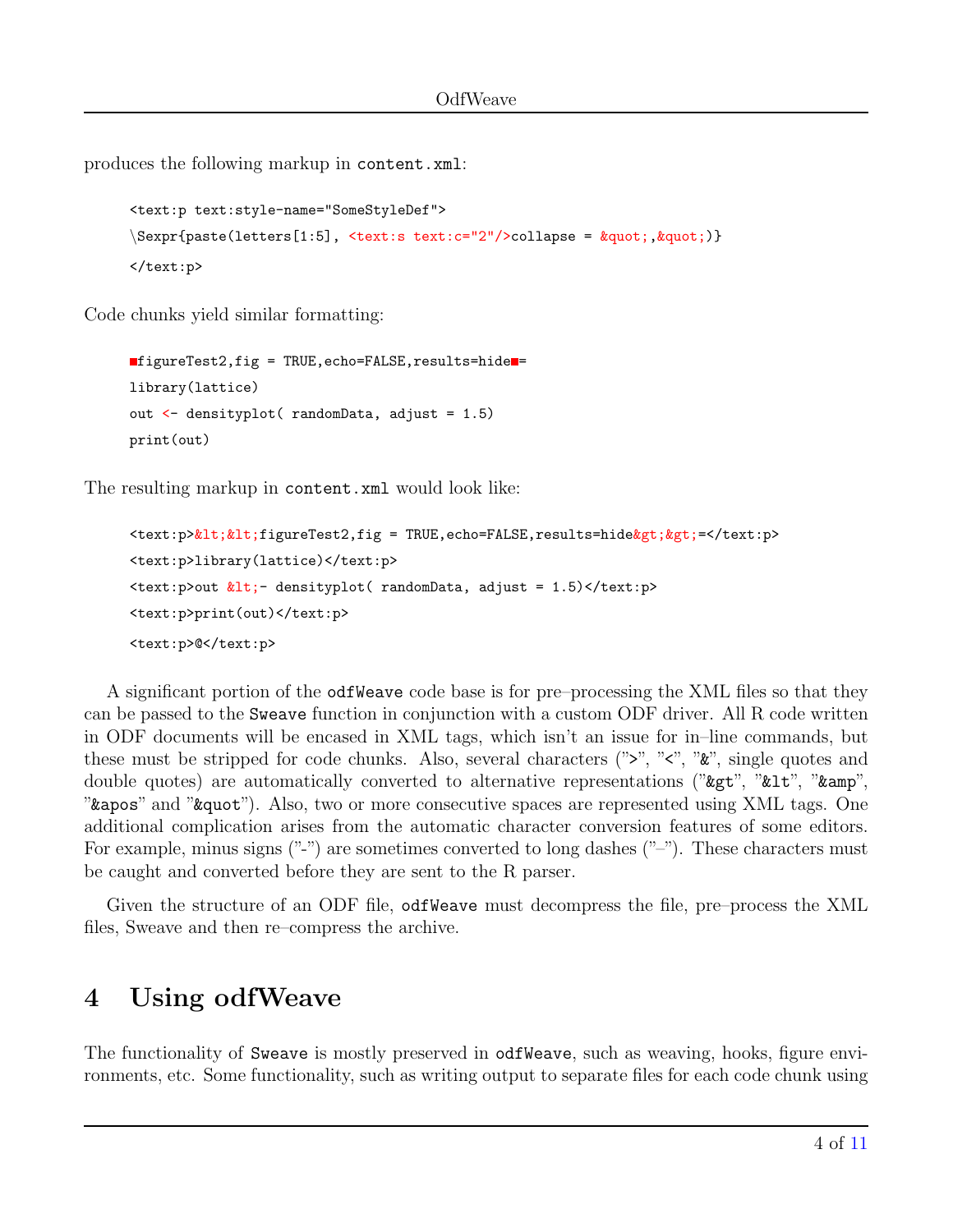the split argument, doesn't make sense when using ODF. As another example, ODF supports a broad range of image formats, so pdf or eps arguments to code chunks are somewhat limiting.

In–line Sweave expressions are created using \Sexpr. Code chunks can be created with the noweb convention (using  $\langle \langle \rangle \rangle$ ). The LATEX code chunk syntax is not currently supported.

The image format and sizes are specified using getImageDefs and setImageDefs. For example:

```
> getImageDefs()
$type
[1] "png"
$device
[1] "png"
$plotHeight
[1] 480
$plotWidth
[1] 480
$dispHeight
[1] 5
$dispWidth
[1] 5
$args
list()
```
This shows that the type of image to generate is "png" via the png device driver. The plotHeight and plotWidth values are set in the units of the particular device driver (pixels in this case, but other devices use inches). The dimensions of the image file and the dimensions of the rendered image can be set independently using dispHeight and dispWidth (always in inches). The args element is a list of graphics device arguments. For example, when using postscript graphics, you might need to use the options horizontal = FALSE, onefile = FALSE and paper = "special".

To change the defaults, this list can be saved and edited. The modified version can be used via setImageDefs(modObject), where modObject is a modified version of the above list. This can be done prior to calling odfWeave or can be set in–between figure code chunks.

The odfTable class can be used to convert vectors, matrices and data frames to native ODF tables, much like the latex function in the Hmisc package. The odfCat can be used to write out text in native ODF format. There are also functions to created bulleted lists and inserting external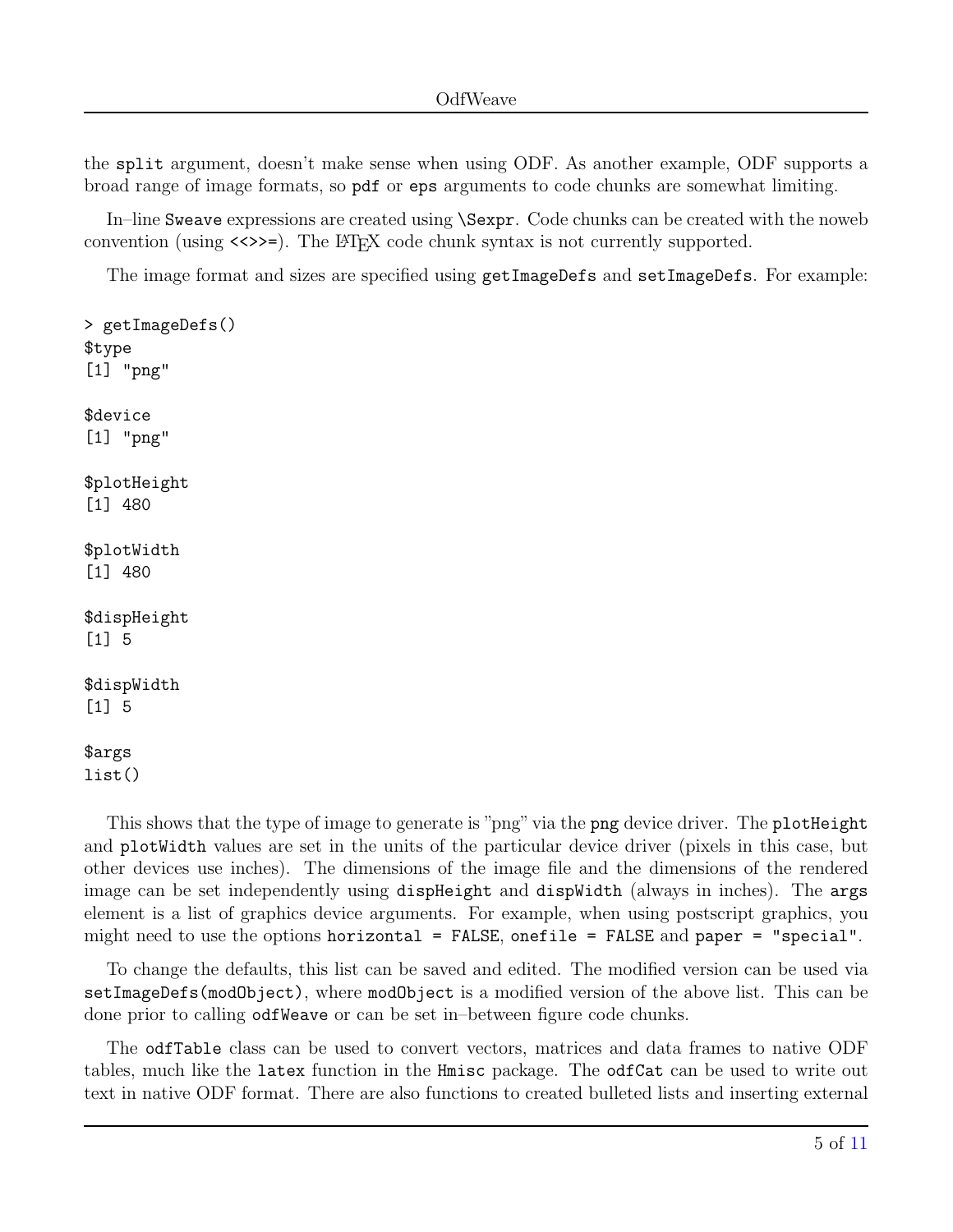images (i.e. images not created in a chunk with fig = TRUE).

Figure [1](#page-6-0) shows an example text document prior to weaving. For illustrative purposes, we might want to adjust the display size of the image to a 4.5 inch square. The R code to do this is:

```
library(odfWeave)
inFile <- "example.odt"
outFile <- "out.odt"
imageDefs <- getImageDefs()
imageDefs$dispWidth <- 4.5
imageDefs$dispHeight<- 4.5
setImageDefs(imageDefs)
```

```
odfWeave(inFile, outFile)
```
Figure [2](#page-7-0) shows the results. Note that since the first in–line Sexpr command had uniform formatting, the output of that command retained the formatting. In general, the formatting of in–line Sweave tags and code chunks is required to be uniform (as an error is likely to be produced otherwise). For example,  $round(sqrt(2), 2)$ , ends up looking like

```
<text:p>round(<text:span text:style-name="T10">sqrt(2)</text:span>, 2)</text:p>
```
and can be difficult to process and parse.

One additional note about this example: the initial code chunk that loads the data does not specify the full path to the file. In this example, the source data were previously zipped into the ODF file (using zip example.odt pcrData.csv) so that the source data are embedded with the analysis and report. Once the file is processed using odfWeave, the resulting document also contains the source data in its original form.

## 5 Formatting

There are two main components to specifying output formats: style definitions and style assignments. The definition has the specific components (such as a table cell) and their format values (e.g. boxed with solid black lines). The function getStyleDefs can fetch the pre–existing styles in the package. For example:

```
> getStyleDefs()$ArialNormal
```
\$type [1] "Paragraph"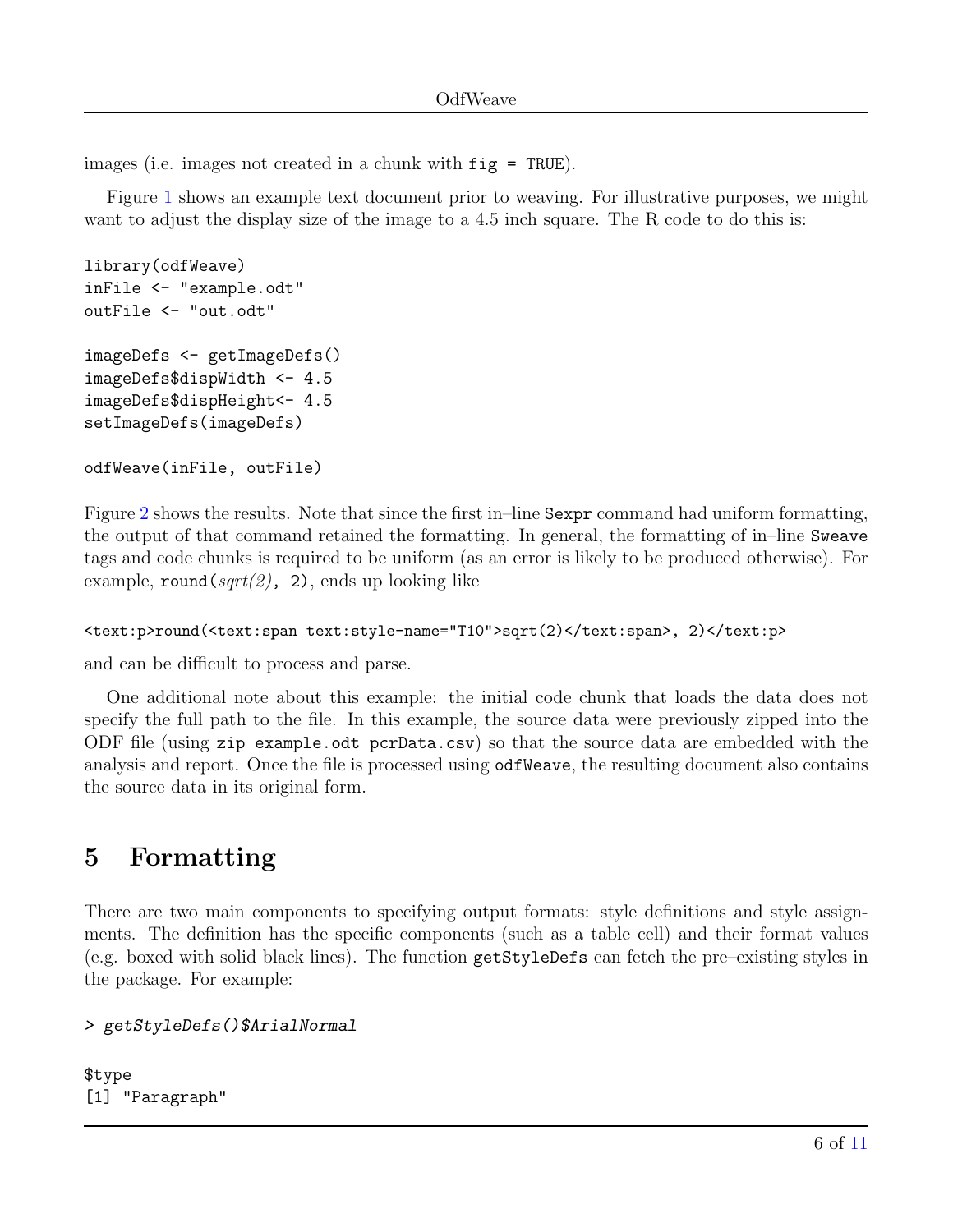```
<<loadData, results = hide, echo = FALSE>>=
# Polymerase chain reaction (PCR) data for 3 dose groups 
pcrData <- read.csv("pcrData.csv")
@
There were \Sexpr{dim(pcrData)[1]} subjects measured across
\Sexpr{length(unique(pcrData$Compound))} drug groups. A density plot of the data is
produced with the lattice package:
<<densityPlot, echo = FALSE, fig = TRUE>>=
library(lattice)
trellis.par.set(col.whitebg())
print(
    densityplot(
      \simlog(Cycles, base = 2),
       pcrData, 
       groups = Compound, 
      adjust = 1.5,
      pch = "|",
       auto.key = list(columns = 3)))
@
Here is a table of the mean cycles to threshold for each drug group:
<<meanTable, echo = FALSE, results = xml>>=
meanCycles <- tapply(
   log(pcrData$Cycles, base = 2), 
    pcrData$Compound, 
    mean)
odfTable(
    meanCycles,
    horizontal = TRUE)
@
Of course, we would normally look at diagnostics before going straight to the p-value
<<lmFit, results = verbatim>>=
linearModel <- lm(
   log(Cycles, base = 2) \sim Compound, data = pcrData)
anova(linearModel)
@
```
<span id="page-6-0"></span>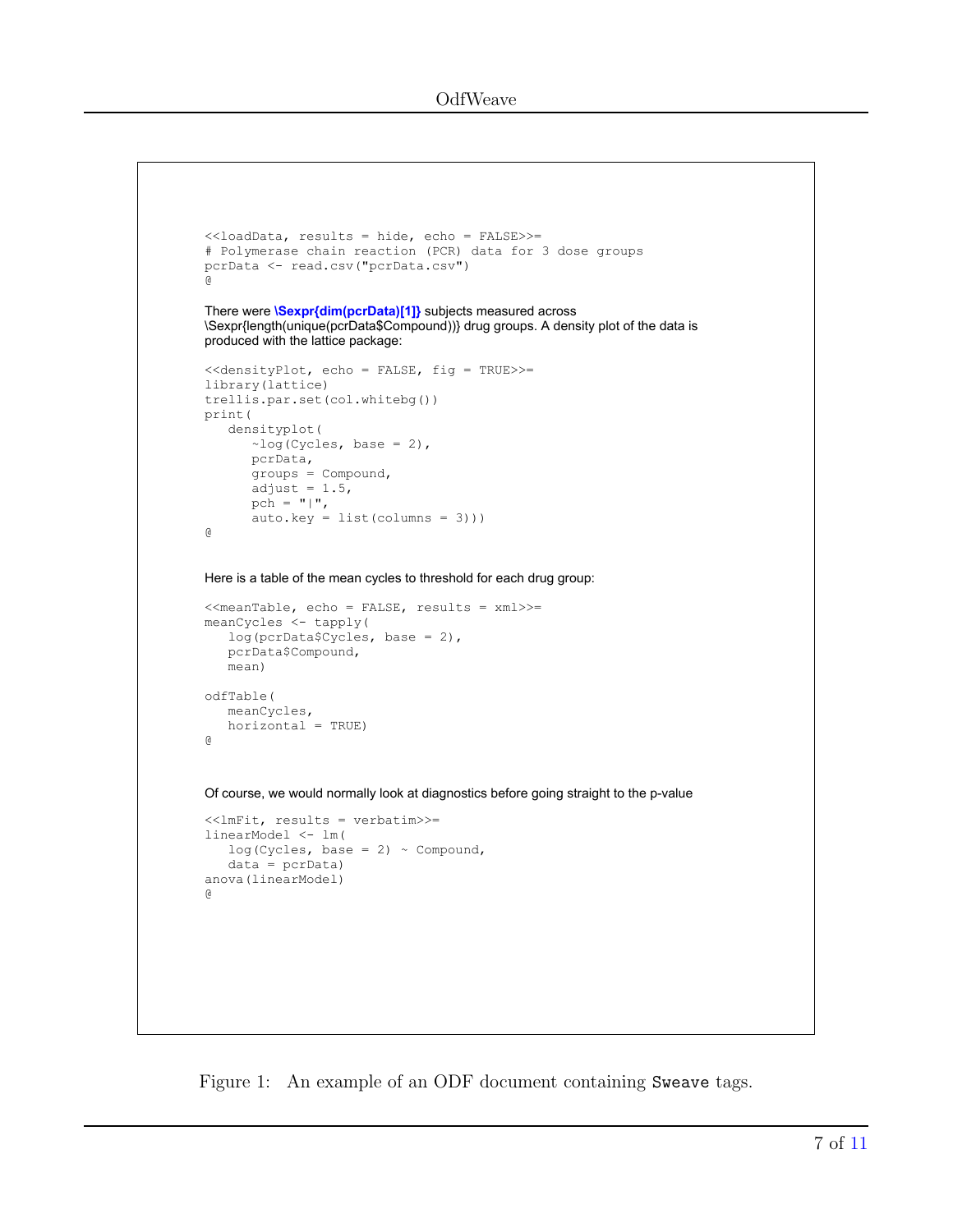

<span id="page-7-0"></span>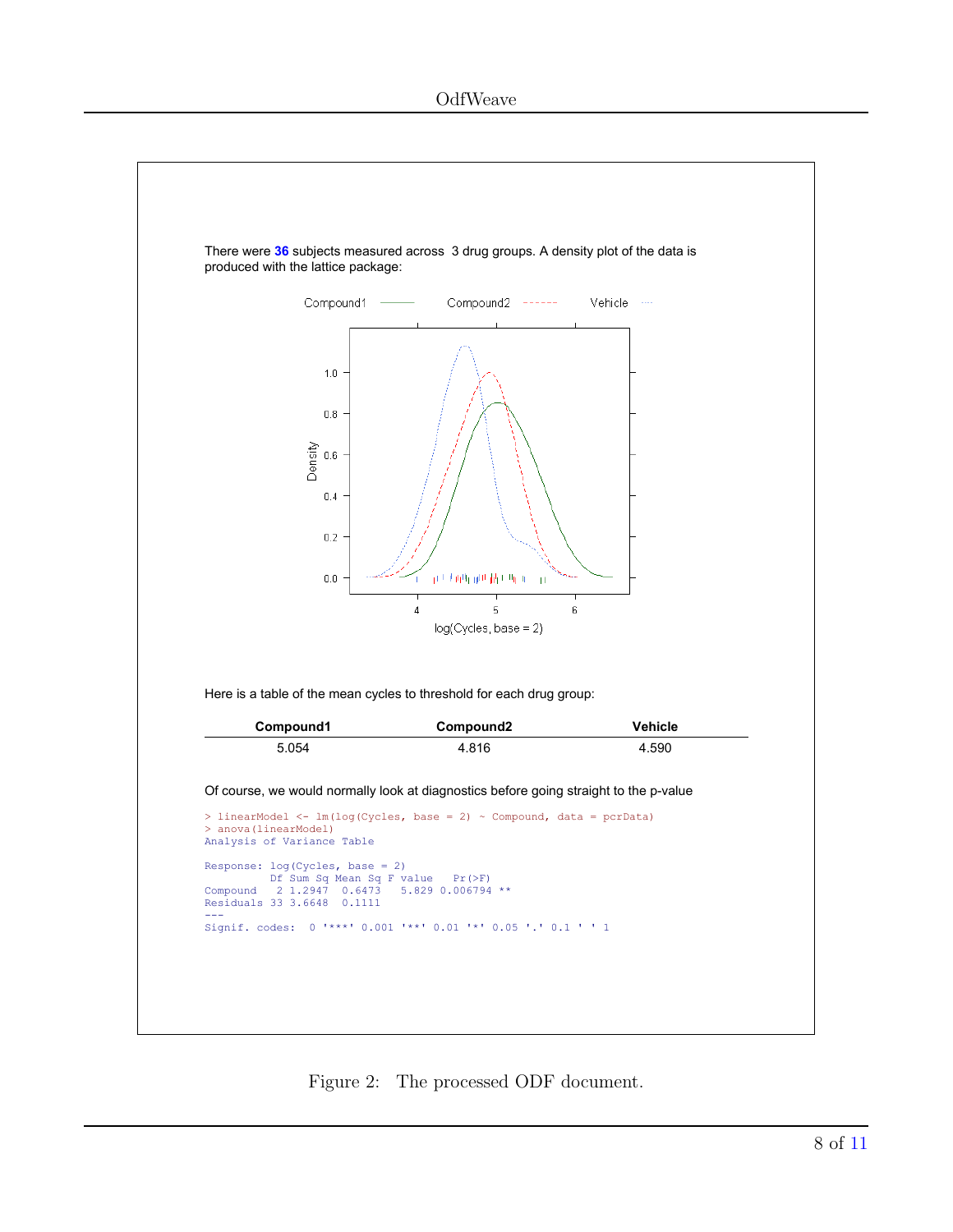\$parentStyleName  $[1]$  "" \$textAlign [1] "left" \$fontName [1] "Arial" \$fontSize [1] "12pt" \$fontType [1] "normal" \$fontColor [1] "#000000"

These can be modified and new definitions can be added. The function setStyledefs "registers" the style changes with the package. When odfWeave is called, these definitions are written to the style sections of the XML files. There is a second mechanism to assign styles to specific output elements. The functions getStyles and setStyles can be used to tell odfWeave which style definition to use for a particular output:

> currentStyles <- getStyles()

\$paragraph [1] "ArialNormal"

\$input [1] "ttRed"

\$output [1] "ttBlue"

\$table [1] "RTable1"

\$cell [1] "noBorder"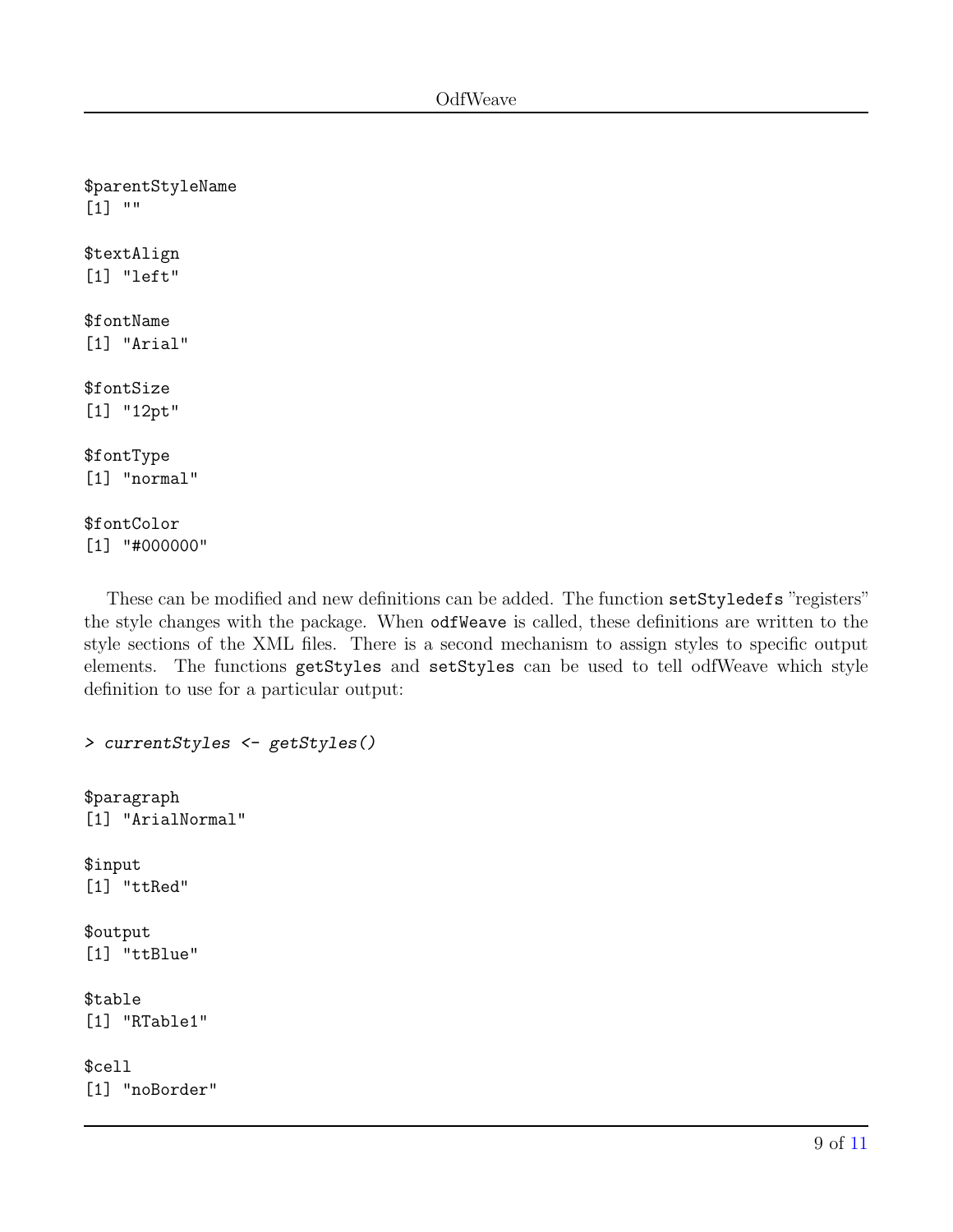\$header [1] "lowerBorder" \$cellText [1] "ArialCentered" \$headerText [1] "ArialCenteredBold" \$bullet [1] "Rbullet" \$figureFrame [1] "basicFigFrame" \$page [1] "RlandscapePage"

For example, the input and output elements control how R code and command–line output look. To change either of these, an existing definition can be assigned to these entries and reset using setStyles(currentStyles). Unlike the style definitions, the style assignments can be modified throughout the R code.

The package also contains a function, tableStyles, that can be used to differentially format specific cells and text in tables.

## 6 Other Functions

There are a few miscellaneous functions also included in the package. pkgVersions can create a summary of the packages and versions in the search path:

```
> pkgVersions("matrix", ncol = 3)
```

```
[,1] [,2] [,3]
[1,] "base (3.1.0)" "lattice (0.20-24)" "utils (3.1.0)"
[2,] "datasets (3.1.0)" "methods (3.1.0)" "XML (3.98-1.1)"
[3,] "graphics (3.1.0)" "odfWeave (0.8.4)" ""
[4,] "grDevices (3.1.0)" "stats (3.1.0)" ""
```